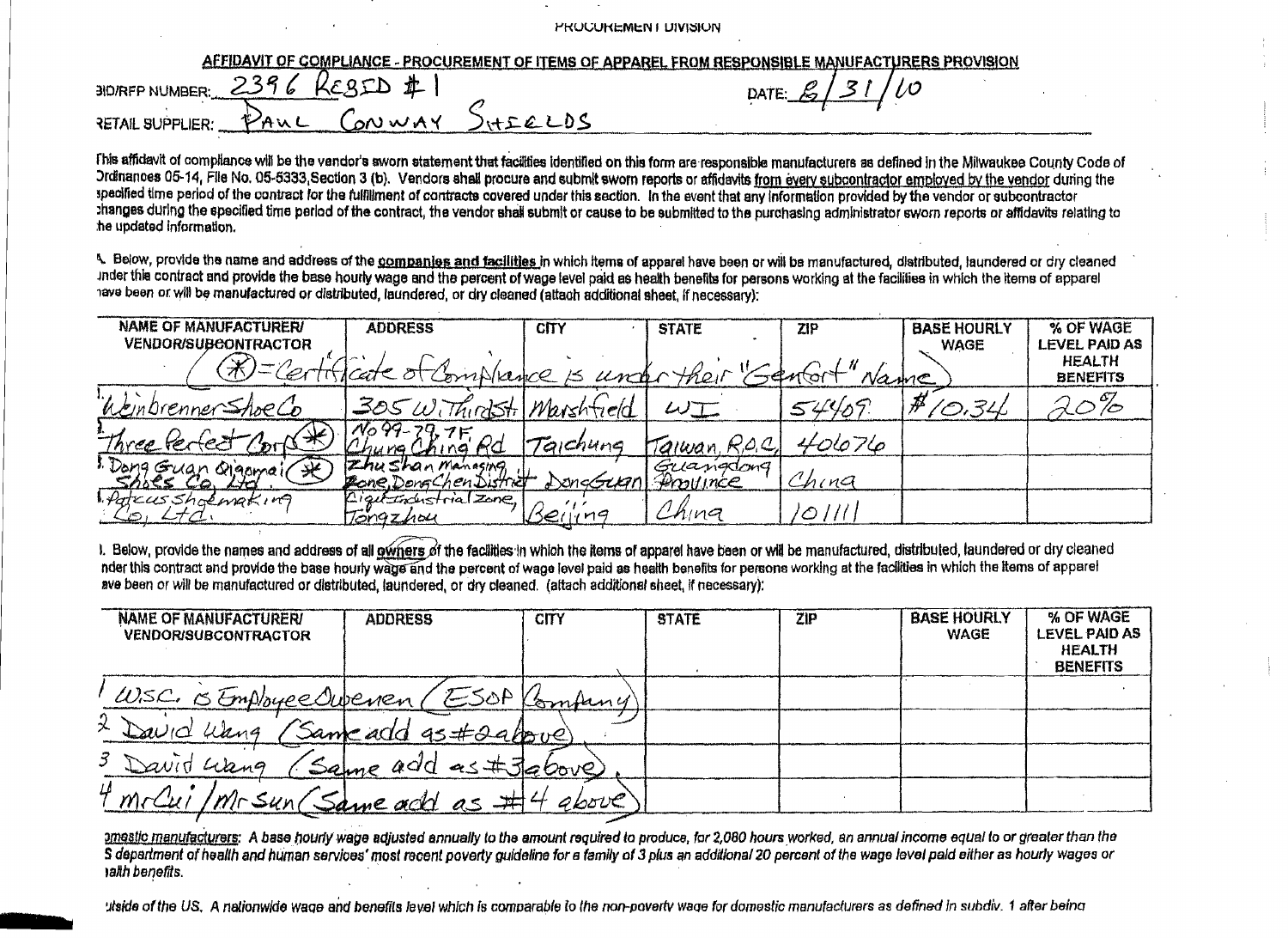|                          | poverty. In addition, workers shall not be subject to disciplinary wage deductions.                                        | adjusted to reflect the country's level of economic development by using a factor such as the relative national standard of living index in order to raise a family of 3 out of                                                                                                                                                                                                                                                                                                                                                                                                                                                                                                                                                      |
|--------------------------|----------------------------------------------------------------------------------------------------------------------------|--------------------------------------------------------------------------------------------------------------------------------------------------------------------------------------------------------------------------------------------------------------------------------------------------------------------------------------------------------------------------------------------------------------------------------------------------------------------------------------------------------------------------------------------------------------------------------------------------------------------------------------------------------------------------------------------------------------------------------------|
| 006/008                  |                                                                                                                            | If this affidavit does not comply with the above requirements for wages and benefits paid, the bid proposal may be rejected.                                                                                                                                                                                                                                                                                                                                                                                                                                                                                                                                                                                                         |
| ö.,<br>352               | (b).                                                                                                                       | In compliance with the requirements of the Milwaukee County, I have completed this Affidavit of Compliance form in good faith and have made no willingly false or misleading<br>statements. Further, I have disclosed the names and plant locations of all my manufacturers and their subcontractors purchasing, renting, laundering and dry cleaning of items<br>of apperel that I sell to Milwaukee County. I have also included affidavits of compliance from each subcontractor employed by the vendor during the specified time period of the<br>contract for the fulfillment of contracts covered under this section indicating their compliance with the Milwaukee County Code of Ordinance 05-14, File No. 05-533, Section 3 |
| 47                       | Further, I understand that any false statement on these forms could result in:                                             |                                                                                                                                                                                                                                                                                                                                                                                                                                                                                                                                                                                                                                                                                                                                      |
| 80<br>07/30/2009         | Withholding of payments.<br>Termination, suspension or cancellation of the contract in whole or in part.<br>corporation of | After a due process hearing, denial of the right of the vendor to bid on future Milwaukee County contracts, by himself or herself, partner or agent, or by any<br>Which he or she is a member, for a period of one year after the first violation is found and for a period of 3 years after a second violation is found.                                                                                                                                                                                                                                                                                                                                                                                                            |
|                          |                                                                                                                            | Ne hereby state that we will comply with Milwaukee County Code of Ordinance 05-14, File No. 05-533 Section 3 (b) as stated above:                                                                                                                                                                                                                                                                                                                                                                                                                                                                                                                                                                                                    |
|                          | AUTHORIZED SIGNATURE:                                                                                                      | FraveC                                                                                                                                                                                                                                                                                                                                                                                                                                                                                                                                                                                                                                                                                                                               |
|                          | PRINTED NAME:                                                                                                              |                                                                                                                                                                                                                                                                                                                                                                                                                                                                                                                                                                                                                                                                                                                                      |
|                          | COMPANY NAME:                                                                                                              | einbrenner Shoe Company.                                                                                                                                                                                                                                                                                                                                                                                                                                                                                                                                                                                                                                                                                                             |
| 8124                     |                                                                                                                            |                                                                                                                                                                                                                                                                                                                                                                                                                                                                                                                                                                                                                                                                                                                                      |
| $\mathfrak{L}$<br>N<br>4 |                                                                                                                            | Personally came before me on this 1446 day of 146457 9009, (he/she) Start Gav IC who acknowledges that he/she executed the<br>oregoing document for the purpose therein contained for and on behalf of said company. IN WITNESS WHEREOF, I have hereunto set my hand and official seal.                                                                                                                                                                                                                                                                                                                                                                                                                                              |
| $\vec{r}$                |                                                                                                                            |                                                                                                                                                                                                                                                                                                                                                                                                                                                                                                                                                                                                                                                                                                                                      |
|                          | (SEAL)                                                                                                                     | NOTARY PUBLIC SIGNATURE: 1004 Bong<br>PRINT NAME: $\angle$ ONA/ B. LACL<br>My commission expires: DECEMBER 2, 2012                                                                                                                                                                                                                                                                                                                                                                                                                                                                                                                                                                                                                   |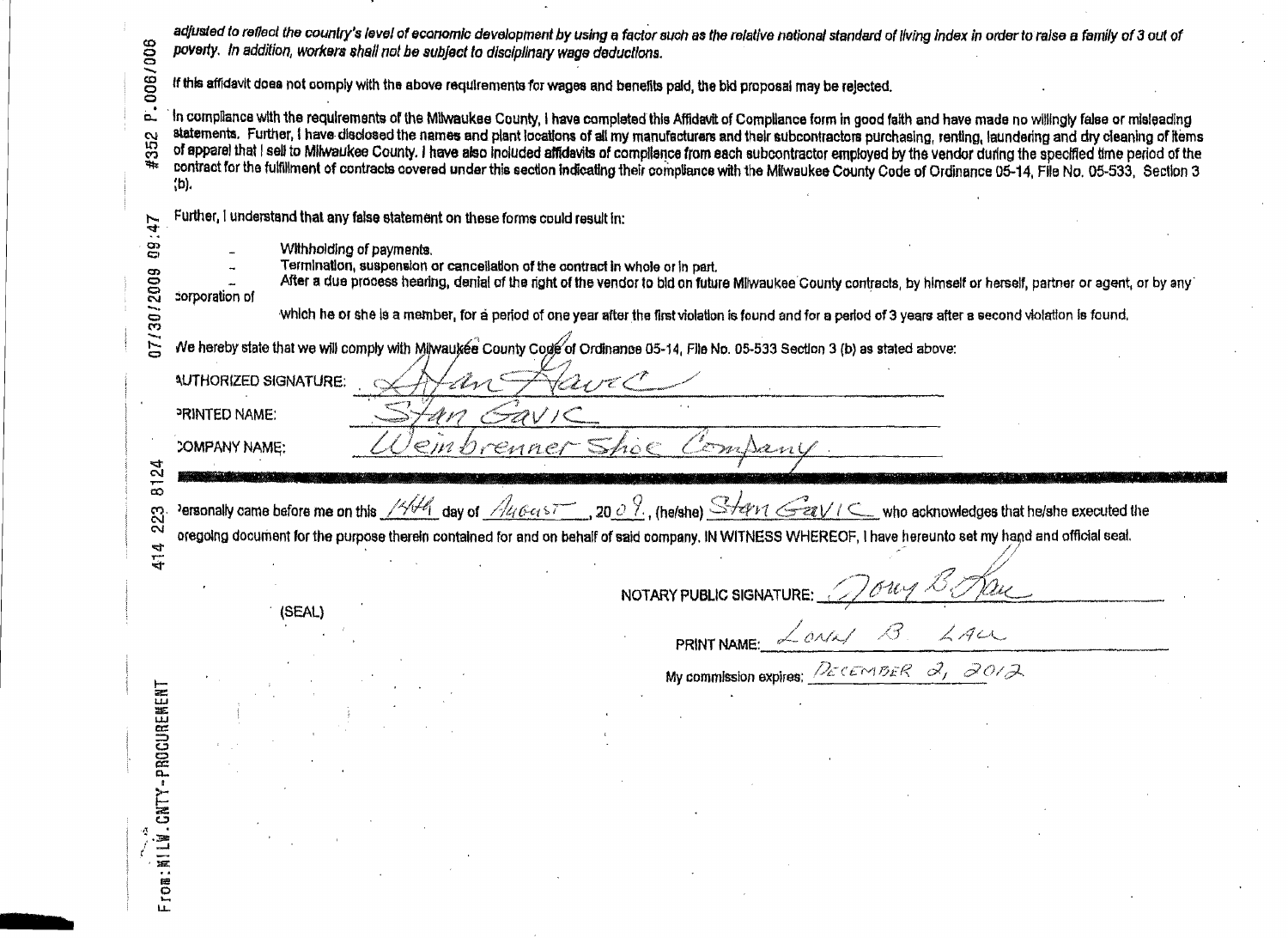# GENFORT SHOES LIMITED. 2ND INDUSTRY DISTRIBUTION, NAN LANG, ZHONG SHAN, . GUANG DONG, CHINA 528451

### Date *May 14.2009*

Re: Certificate of Compliance

| This is to certify that      | <i>Egenfort</i> | to the best of its knowledge is all of |
|------------------------------|-----------------|----------------------------------------|
| its contract factories where | Weinbrenner     | product is produced:                   |

(l) complies with all applicable wage, health, labor, environmental, and safety laws, legal guarantees of freedom or association, building and tire codes, and laws relating to discrimination in hiring, promotion and compensation on the basis of race, disability, national origin, gender, sexual orientation and affiliation with any political, nongovernmental, and civic group except when federal law precludes the state from attaching the procurement conditions provided in this subchapter; and

(2) complies with all human and labor rights treaty obligations that are shared by the United States and the country which the goods are assembled, including obligations with regard to forced labor, indentured labor, slave labor, child labor, involuntary prison labor, physical and sexual abuse and freedom of association.

Sincerely yours,

artletin.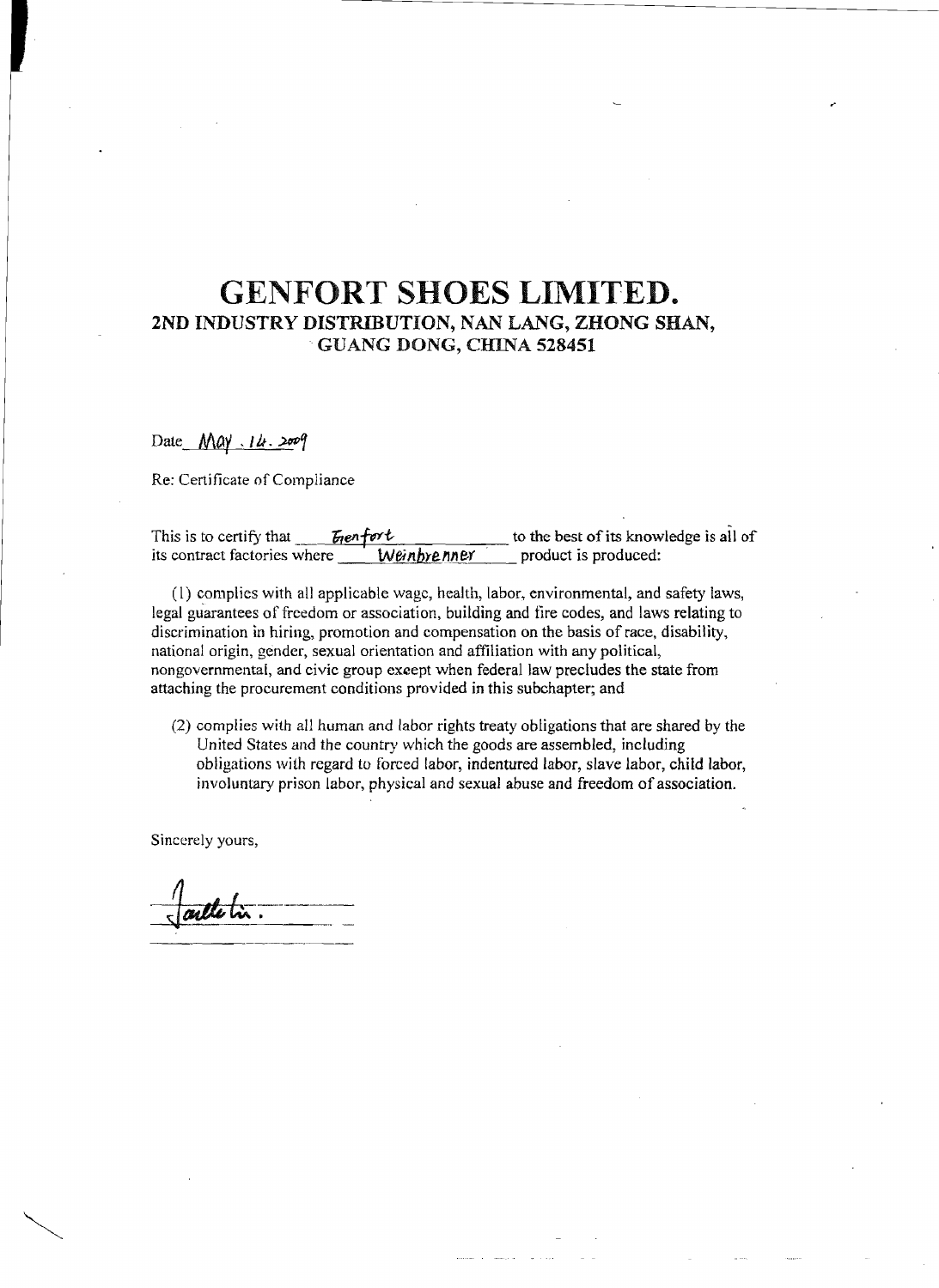## WEINBRENNER SHUE CU., INC.

## VENDOR CODE OF CONDUCT

Weinbrenner Shoe Company, Inc. requires that all products offered for sale to our customers be produced in facilities that meet specific criteria. as set forth below:

#### Compliance with Applicable Laws and Regulations

Our vendors and the factories in which the merchandise they sell us is manufactured must comply with all applicable laws and regulations, including but not limited to all environmental laws and regulations, and all laws, regulations and internationally adopted restrictions concerning bribery and corruption.

### Health and Safety

Our vendors must provide their workers with a safe and healthy workplace and safe working conditions.

#### Child Labor

II<br>I Barat II

Our vendors must not use child labor. The term "child" will be governed by the national law ofthe country in which the production is being conducted, including laws defining the age for completing compulsory education. If the laws of that country do not provide a definition or ifthe definition includes individuals below the age of15, we define a "child" to be anyone below 15 years of age or the compulsory age to be in school.

#### Forced Labor

Our vendors must not use forced labor, whether in the form of prison labor, indentured labor, bonded labor, or otherwise.

#### Wages and Benefits

Our vendors must abide with ail applicable laws relating to wages and benefits, and must pay the legally prescribed minimum wage or the prevailing industry wage, whichever is higher.

#### Working Hours

OUT vendors must not require their employees. on a regularly-scheduled basis. to work in excess of 60 hours per week (or fewer if prescribed by applicable laws and regulations). All overtime must be voluntary and must be fully compensated in accordance with the requirements of local law, and except in extraordinary circumstances, employees must be entitled to at least one day of rest in every seven-day period.

#### Harassment or Abuse

Our vendors must respect the rights and dignity of their employees. We will not tolerate human rights abuses, including physical, sexual, psychological or verbal harassment or abuse of workers.

#### Discrimination

Workers must be employed, retained and compensated based on their ability to perform their jobs, and must not be discriminated against on the basis of gender, race, color, national origin, religious, ethnic or cultural beliefs, age, or any other prohibited basis.

#### Freedom of Association

Our vendors must respect the rights of their workers to choose (or choose not) to freely associate and to bargain collectively where such rights are recognized by law,

I certify that I have read and understand Weinbrenner's Vendor Code of Conduct and agree to comply with its requirements.

Beijing Pateus Shoemaking Co., Ltd.

Company Name Signature ofOfficer or Authorized Representative

Ciqu Industrial Zone, Tongzholl, Company Address Beijing 101111 China

 $\frac{1}{\text{Date}}$ *0*), 11, 27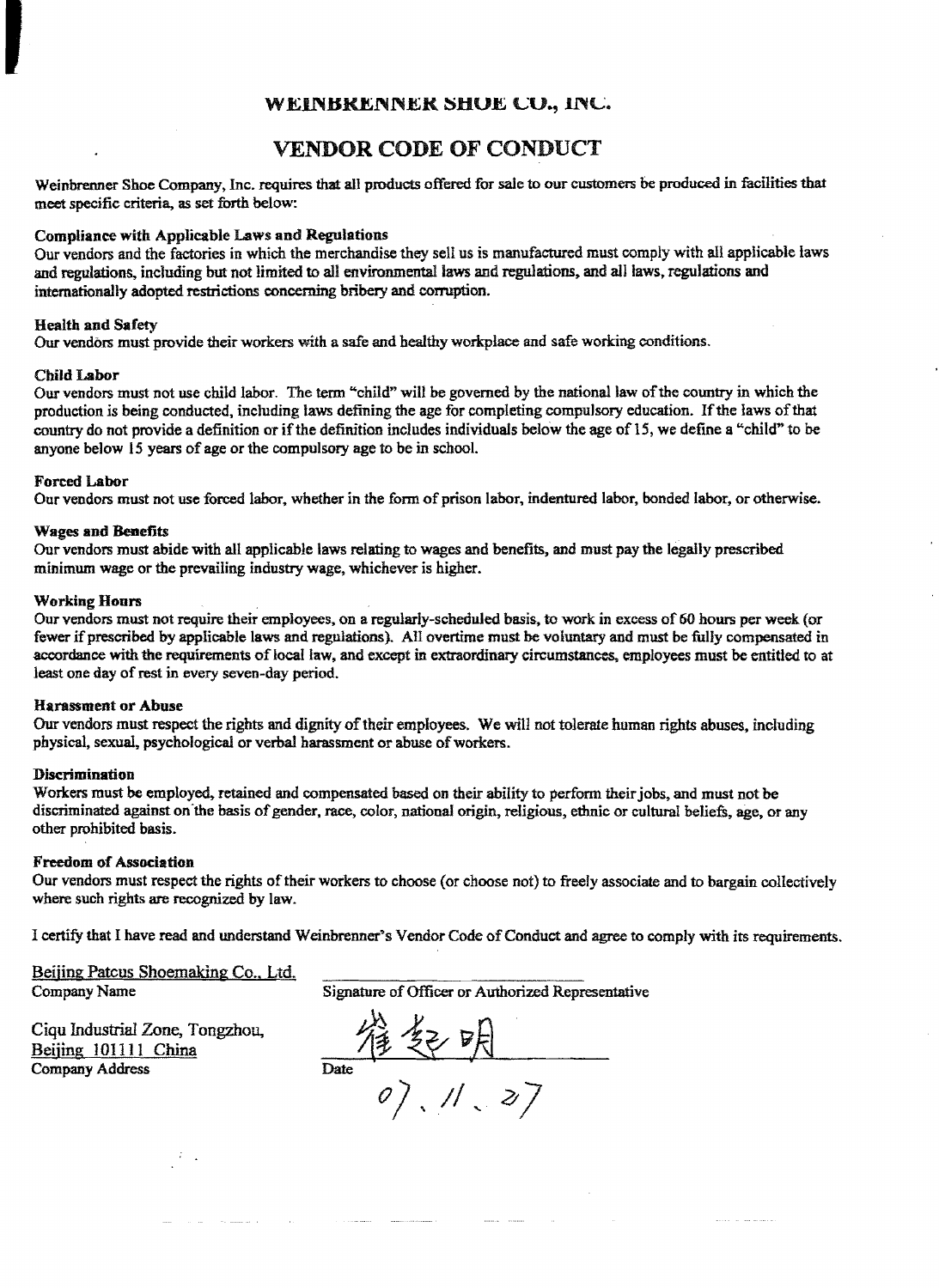#### CITY OF MILWAUKEE - DEPARTMENT OF ADMINISTRATION PROCUREMENT SERVICES SECTION AFFIDAVIT OF COMPLIANCE - PROCUREMENT OF ITEMS OF APPAREL FROM RESPONSIBLE MANUFACTURERS PROVISION

BID/RFP NUMBER: 2396 REBID #1

DATE:  $\mathcal{B}_{\ell}$ 

PAUL CONWAY SHIELDS **RETAIL SUPPLIFR:** 

This affidavit of compliance will be the contractor's sworn statement that facilities identified on this form are responsible manufacturers as defined in the Milwaukee Code of Ordinances 310-17 sub. 2-d. Contractors shall procure and submit sworn reports or affidavits from every subcontractor employed by the contractor during the specified time period of the contract for the fulfillment of contracts covered under this section. In the event that any information provided by the contractor or subcontractor changes during the specified time period of the contract, the contractor shall submit or cause to be submitted to the purchasing director swom reports or affidavits relating to the updated information.

A. Below, provide the name and address of the companies and facilities and the items of apparel that have been or will be manufactured, distributed, laundered or dry cleaned under this contract and provide the base hourly wage and the percent of wage level paid as health benefits for persons working at the facilities in which the items of apparel have been or will be manufactured or distributed. laundered, or dry cleaned (attach additional sheet, if necessary):

| User Conway Sacelog 14100 W Chueland<br>New Beeling<br>53157<br>WC<br>$\mathscr{U}$ ro<br>ა. | <b>NAME OF MANUFACTURER/</b><br>CONTRACTOR/SUBCONTRACTOR | <b>ADDRESS</b> | <b>CITY</b> | <b>STATE</b> | <b>ZIP</b> | <b>BASE HOURLY</b><br><b>WAGE*</b> | % OF WAGE<br>LEVEL PAID AS<br><b>HEALTH</b><br><b>BENEFITS</b> |
|----------------------------------------------------------------------------------------------|----------------------------------------------------------|----------------|-------------|--------------|------------|------------------------------------|----------------------------------------------------------------|
|                                                                                              |                                                          |                |             |              |            |                                    |                                                                |
| 4.                                                                                           |                                                          |                |             |              |            |                                    |                                                                |

B. Below, provide the names and address of all owners of the facilities in which the items of apparel have been or will be manufactured, distributed, laundered or dry cleaned under this contract and provide the base hourly wage and the percent of wage level paid as health benefits for persons working at the facilities in which the items of apparel have been or will be manufactured or distributed, laundered, or dry cleaned. (attach additional sheet, if necessary):

| <b>NAME OF MANUFACTURERI</b><br><b>CONTRACTOR/SUBCONTRACTOR</b> | <b>ADDRESS</b>                  | <b>CITY</b> | <b>STATE</b> | <b>ZIP</b> | <b>BASE HOURLY</b><br><b>WAGE</b> | % OF WAGE<br><b>LEVEL PAID AS</b><br><b>HEALTH</b><br><b>BENEFITS</b> |
|-----------------------------------------------------------------|---------------------------------|-------------|--------------|------------|-----------------------------------|-----------------------------------------------------------------------|
| "JAVE CONWAY                                                    | 14100 W. Clevelong New Geery WI |             |              | 53157      | $\mathbb Z$                       |                                                                       |
|                                                                 |                                 |             |              |            |                                   |                                                                       |
| З.                                                              |                                 |             |              |            |                                   |                                                                       |
|                                                                 |                                 |             |              |            |                                   |                                                                       |

\*THE SUCCESSFUL BIDDER MUST COMPLY WITH THE HOURLY NON-POVERTY WAGE TABLE WHICH CAN BE FOUND ON THE PROCUREMENT SERVICES WEB SITE AT: http://www.city.milwaukee.gov/display/router.asp?docid=327 PLEASE MAKE SURE YOU ARE USING THE MOSE CURRENT WAGE TABLE AT THE TIME THIS AFFIDAVIT IS COMPLETED. IF THIS AFFIDAVIT DOES NOT COMPLY WITH THE ABOVE REQUIREMENTS FOR WAGES AND BENEFITS PAID. THE BID MAY BE REJECTED.